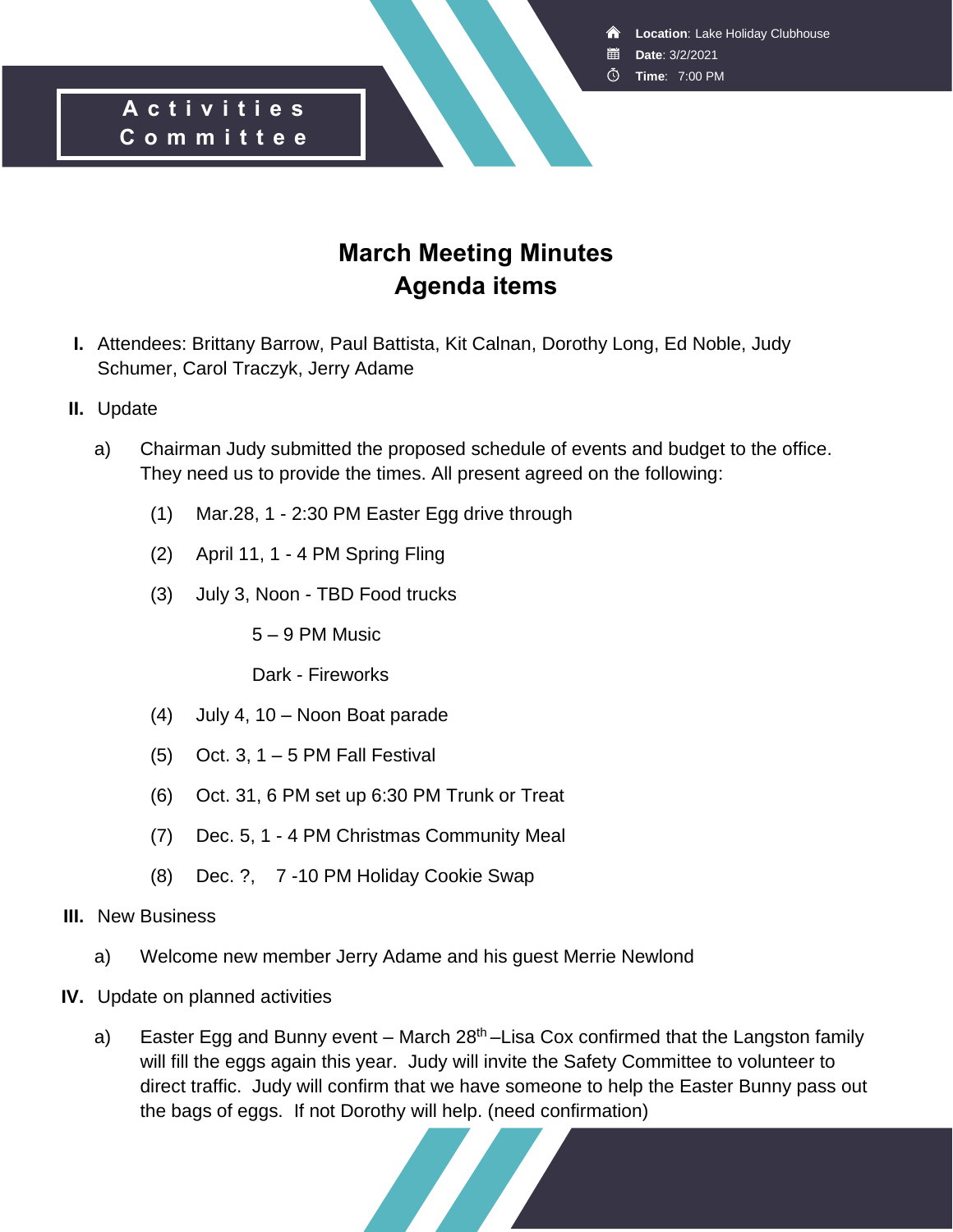

- b) Robert Adams will introduce a tab at the next board meeting for our request for a budget for the welcoming committee.
- c) Spring Fling Confirmed April  $11<sup>th</sup>$ . Judy will request advertisement in the next community news letter.

Stephanie Jarvis has coordinated the vendors. We need to know what volunteers she needs for that day. We also need a commitment on the time for the Magic show so that Brittany can include that on the flyer. Magician's wife does face painting and balloon animals. Since we have another balloon vendor we need to have her do just painting. Due to Covid this will be hand painting.

Brittany will coordinate a corn hole tournament to begin at 2 PM. The prize will be \$75 gift cards to each of the 2 - member winning team.

Ed's band "Moving On" will play in front of the building

Maintenance to put up tents an move tables to front

- **V.** New activity proposal
	- a) Jerry and Merrie came with a suggestion to have a Disc Golf event. They are professional disc golfers who would love to share their knowledge with our residents and encourage the community to enjoy our disc golf course. Jerry will draw up a detailed proposal with budget to present at our next meeting. This could be a potential June event spanning 2 weekends. First would be an introduction to Disc golf event where Jerry and Merrie would teach interested residents how to play and what equipment is needed. The following weekend there would be a tournament which can include up to 72 participants. A suggested prize for the winning team is a disc. There were many options discussed but I will save the remaining details for Jerry's proposal next month.
- **VI.** Next Meeting Tuesday April 6th. 7 PM

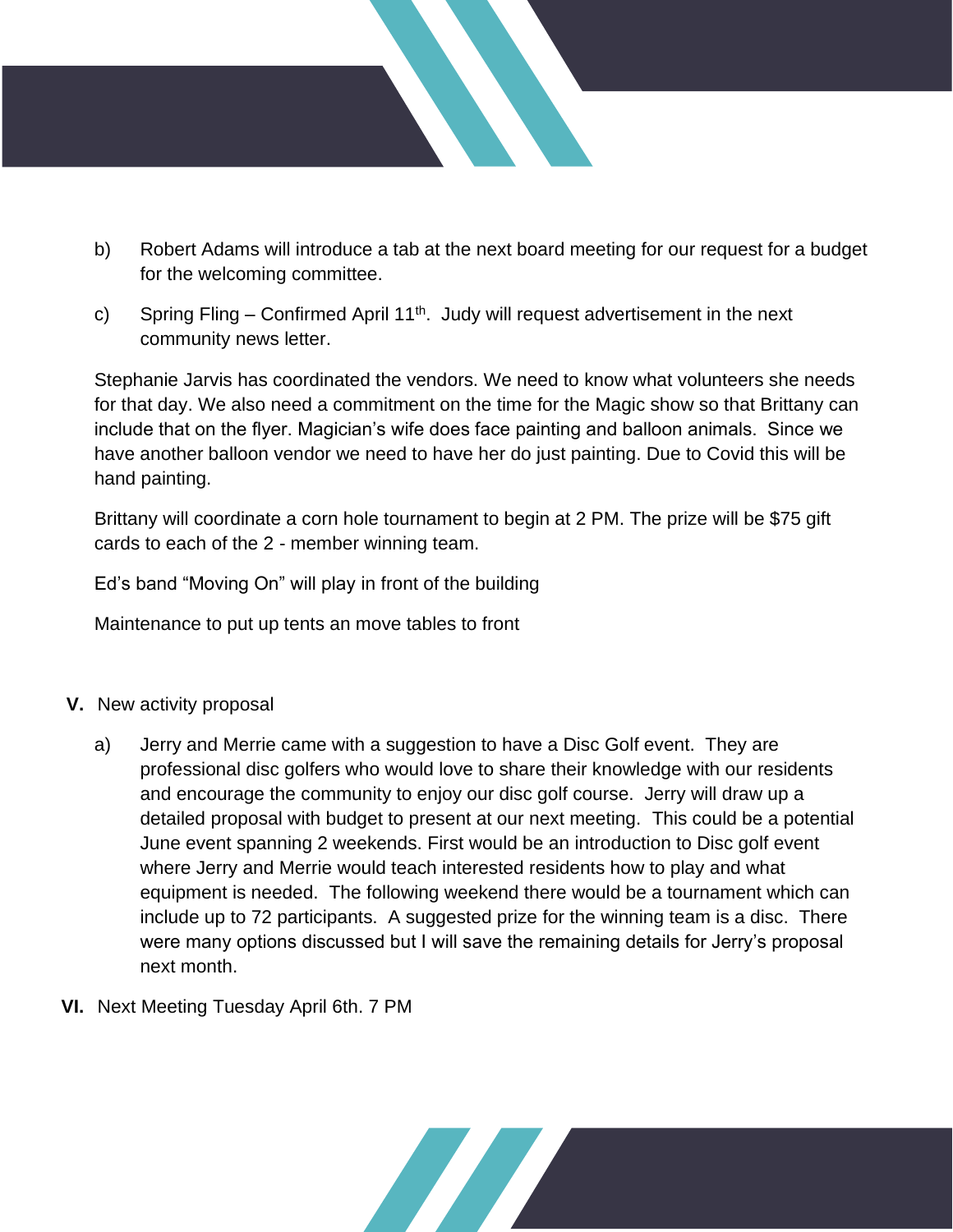# **2021 Lake Holiday Activities**

2021 Budget = \$8,279

# Sunday March 28th - 1 p.m. - 2:30 p.m. - front of clubhouse  $-cost = $300$

\*Easter Bunny and Candy filled Egg drive through

# Sunday April 11th - 1 p.m. - 4 p.m. - front of clubhouse cost = \$2,429 (\$2,179 2021 budget)

\*Spring Fling - community spring celebration

Petting Zoo **Magician** Ballon Making / Clown Food Trucks Band Crafts for kids Cornhole tournament

## May - Community Yard Sale - cost = \$0

\*To be held in resident's yards

July 3rd - clubhouse - cost = \$1,000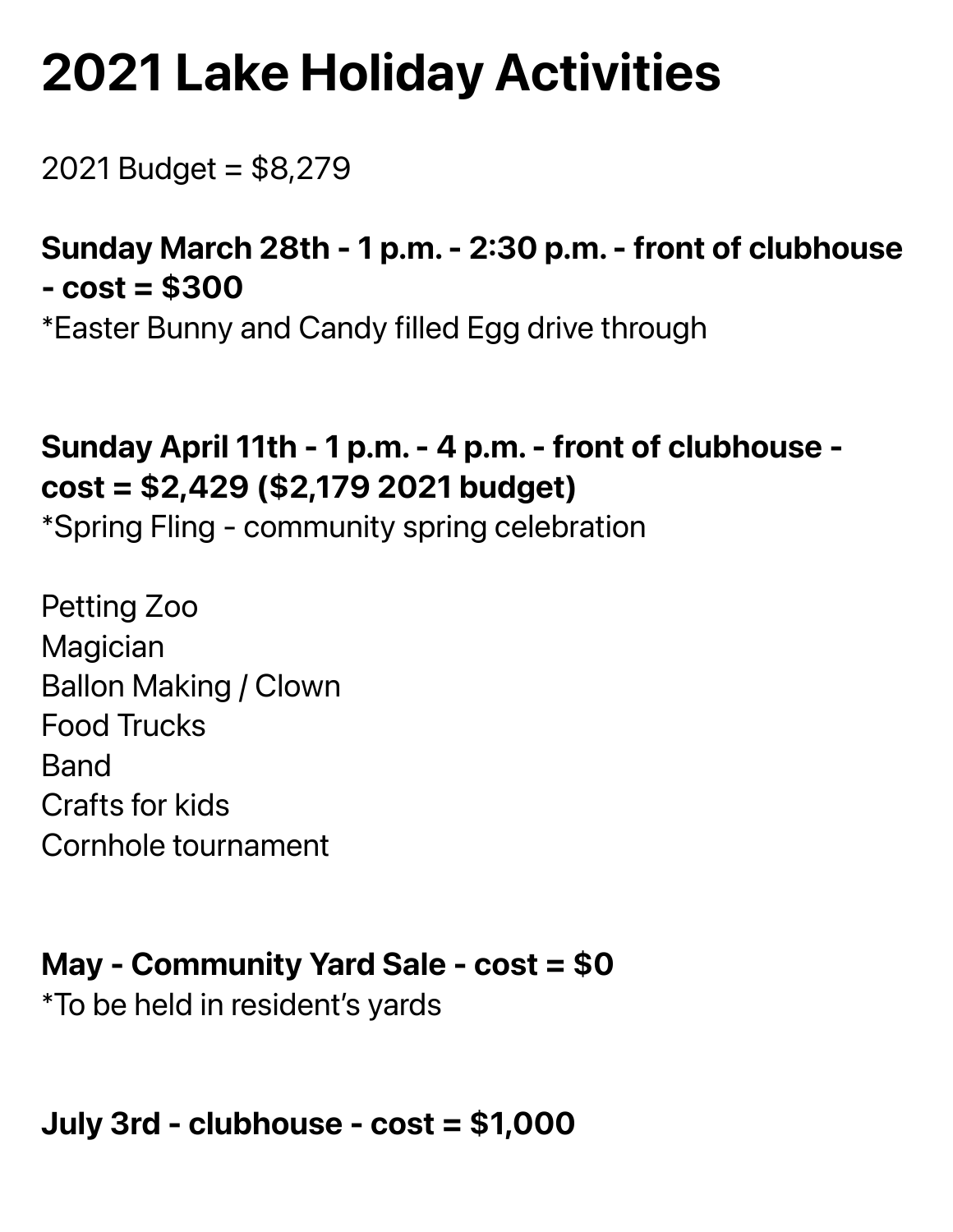\*Independence Day Celebration with Fireworks Band in back of clubhouse

### July 4th - Boat Parade - cost = \$300

\*Boat parade with trophies

Sunday October 10th - front of clubhouse - cost = \$2,500 \*Fall Fest Activites to be determined

Sunday October 31st - front of clubhouse - cost = \$200 \*Trunk or Treat

Sunday December 5th - inside clubhouse - cost \$1,500 \*Christmas Community Meal / Santa Experience

Saturday December 11th - inside clubhouse - cost = \$300 \*cookie Swap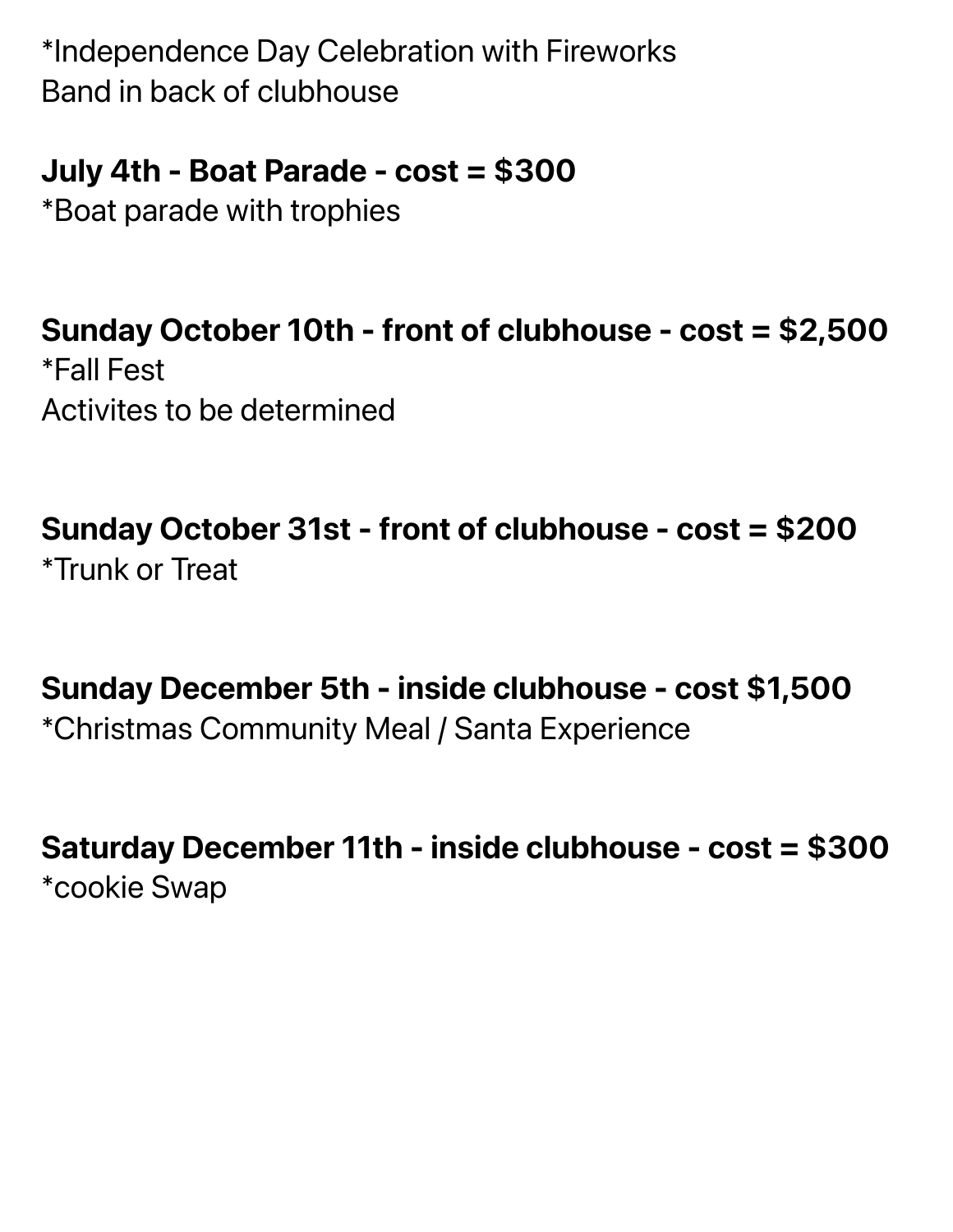Architectural Committee Minutes January 18, 2021 Page 1 of 3

#### **18 JANUARY 2020 MEETING MINUTES**

#### **ATTENDEES:**

Tim Kost, Architectural Committee Chair Ed Noble, Architectural Committee Vice-Chair Richard Traczyk, Architectural Committee BOD Liaison Robert Middleton, Architectural Committee Member Richard Schoppet, Architectural Committee Member Tim Spittler, Association Member

#### **NOT IN ATTENDANCE:**

John McClurken, Architectural Committee Member Bill Ekburg, Architectural Committee Member

**MINUTES –** Review of the November 16, 2020 minutes. The minutes were approved as Submitted.

#### **DISCUSSION:**

.

1. Lot 018, Section 4A, 1243 Lakeview Drive. Jonathan Katora, owner. Asking for the Committee to look at the design of the home he would like to build to see if it would be approved before he continues to work with the Architects. Concept approved, must maintain setbacks.

#### **FIELD REVIEW – DECKS, PATIO, AND PORCH:**

1. Lot 133, Section 8A, 101 Ashby Circle. Kimberly Harrison, owner. Request for approval of plans extend the front porch out 4 foot, build new stairs. Using treated lumber and current hand railing material. Reviewed by Tim Kost and Ed Noble. A motion was made to approve as submitted. The motion was seconded, and the motion was carried. Permit #102 was issued on 1/21/2021.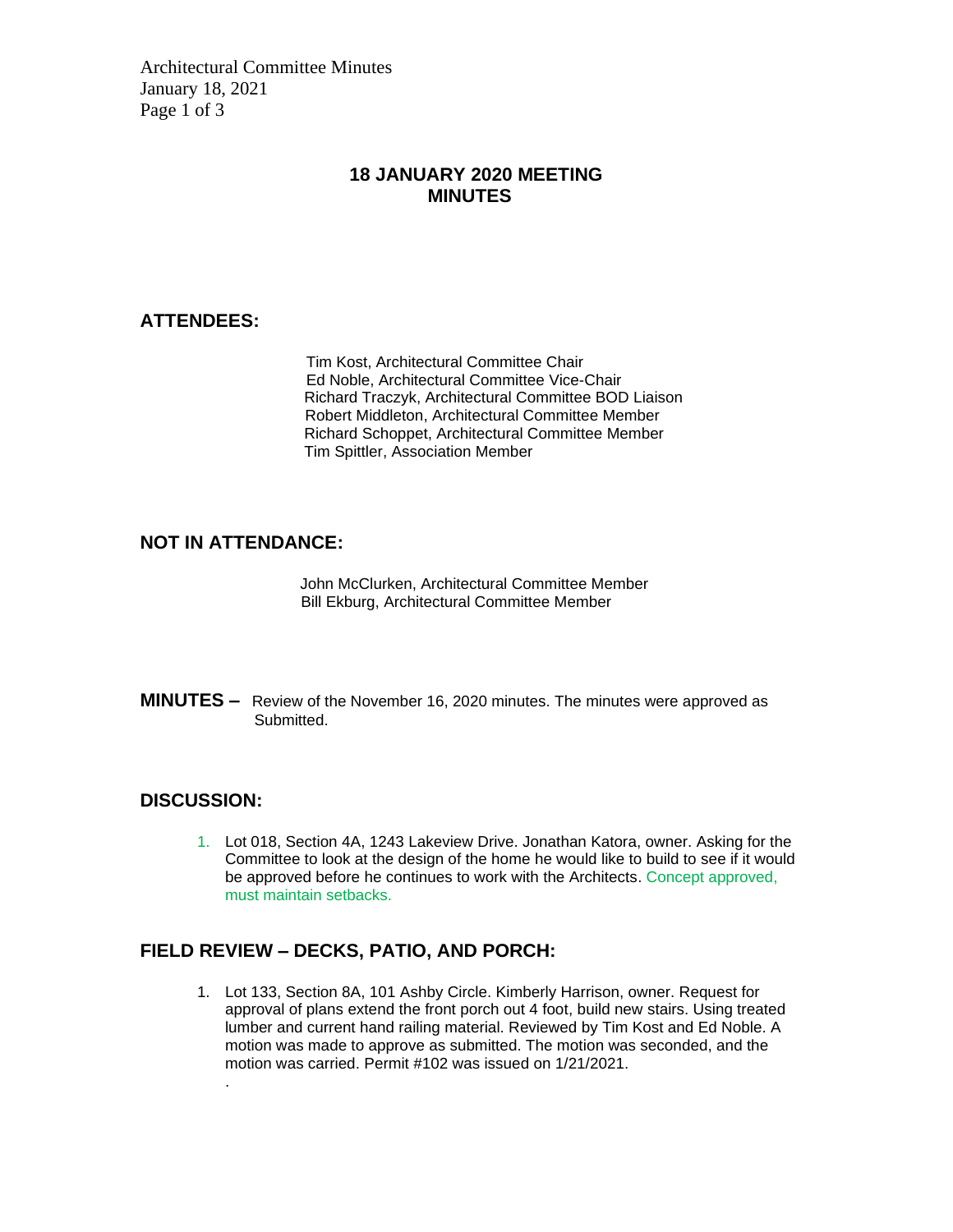Architectural Committee Minutes January 18, 2021 Page 2 of 3

#### **FIELD REVIEW - LANDSCAPING:**

1. Lot 227, Section 2, 403 Sunset Circle. Michael & Brenda Besant, owners. Request for approval of plans to do landscaping on the common area in front of our property using black liner and large rocks. Reviewed by Tim Kost. A motion was made to approve as submitted. The motion was seconded, and the motion was carried. Permit #103 was issued on 1/21/2021. Approved with condition the rocks/stone will not impede the natural flow of storm water.

#### **FIELD REVIEWS – EXTERIOR CHANGES:**

1. Lot 565, Section 10, 210 Woods Drive. Pedro Sola, owner. Request for approval of plans to install 26 solar panels to the roof on the back of the house. Reviewed by Tim Kost and Ed Noble. A motion was made to approve as submitted. The motion was seconded, and the motion was carried. Permit #104 was issued on 1/21/2021.

#### **FIELD REVIEWS - PAVING:**

- 1. Lot 152, Section 2, 224 Sunset Circle. Kim Spittler, owner. Request for approval of plans to install a driveway and apron using shale and #3 stone to establish a base for construction equipment to enter lot for new construction. Reviewed by Tim Kost. Hold in abeyance. Needs to submit proper approved paperwork from Frederick County, along with detailed dimensions of driveway.
- 2. Lot 1224, Section 5B, 143 Waterside Lane. Christopher & Cheryl Holm, owner. Request for approval of plans to expand the parking area and correct the severe slope that is at the bottom of the driveway. Replacing the concrete with asphalt. Reviewed by Tim Kost and Ed Noble. A motion was made to approve as submitted. The motion was seconded, and the motion was carried. Permit #105 was issued on 1/21/2021.

#### **FIELD REVIEWS – ACCESSORY STRUCTURE:**

1. Lot 166, Section 8A, 107 Woodlands Lane. Jill Davis, owner. Request for approval of plans to install an 8 x 10 Cottage storage shed. It will be buckskin siding with white trim and a black roof. Reviewed by Tim Kost and Ed Noble. A motion was made to approve as submitted. The motion was seconded, and the motion was carried. Permit #106 was issued on 1/21/2021.

#### **FIELD REVIEWS - RESALES:**

1. *Lot 141, Section 4A, 129 Dogwood Drive. Carter, owner. Resale inspection performed by Tim Kost and Ed Noble. No discrepancies noted.*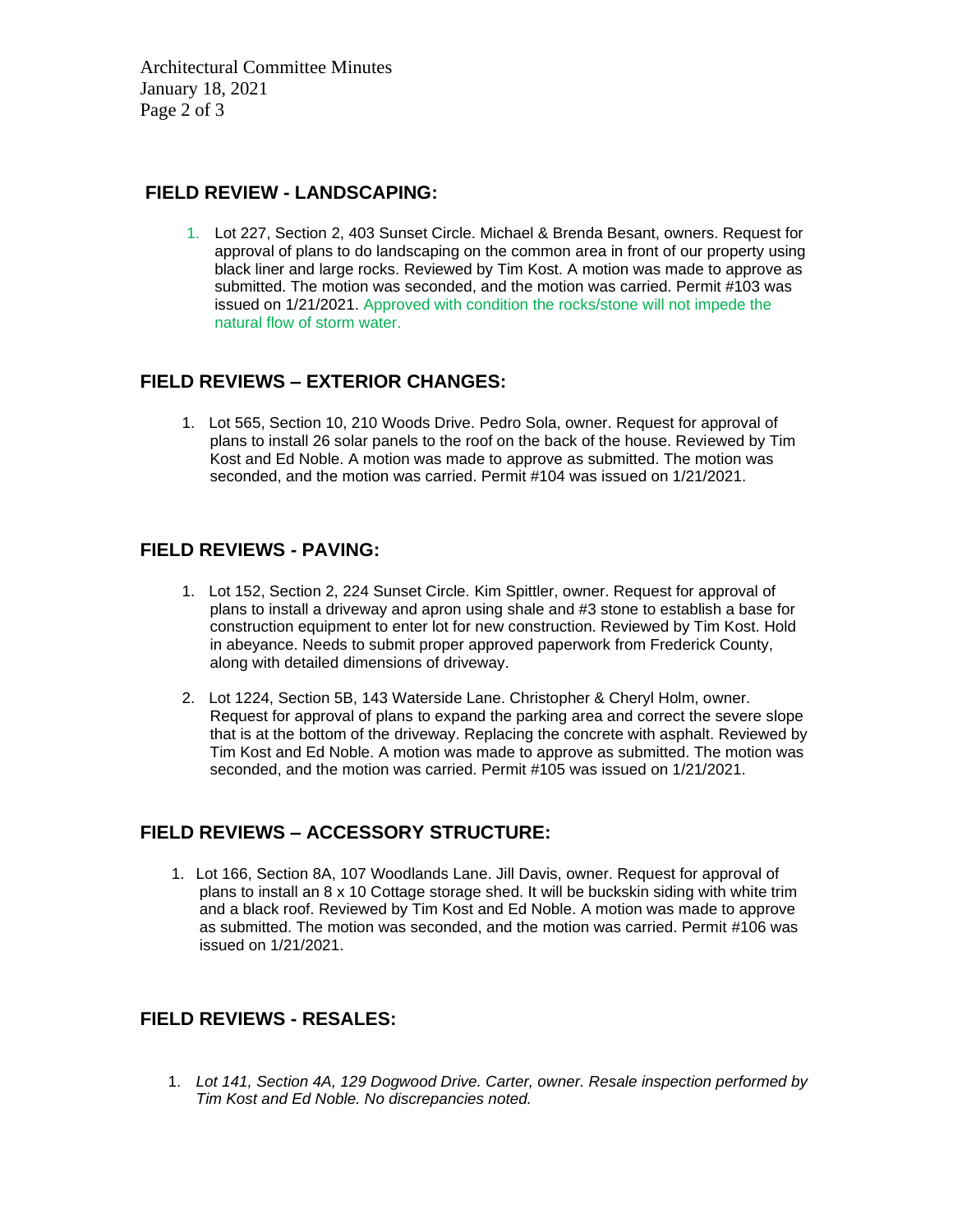Architectural Committee Minutes January 18, 2021 Page 3 of 3

*.*

- 2. *Lot 415, Section 2, 337 Overlook Drive. Konyar, owner. Resale inspection performed by Tim Kost and Ed Noble. No discrepancies noted.*
- 3. *Lot 153, Section 6A, Southwood Drive. Carter, owner. Resale inspection performed by Tim Kost and Ed Noble. No discrepancies noted.*
- 4. *Lot 521, Section 3A, 1134 Lakeview Drive. Garrett, owner. Resale inspection performed by Tim Kost and Ed Noble. No discrepancies noted.*
- 5. *Lot 072, Section 4A, 1315 Lakeview Drive. Meola, owner. Resale inspection performed by Tim Kost and Ed Noble. No discrepancies noted.*
- 6. *Lot 148, Section 8A, 1704 Lakeview Drive. Boynton, owner. Resale inspection performed by Tim Kost and Ed Noble. No discrepancies noted.*
- 7. *Lot 339, Section 2, 610 Lakeview Drive. Hicks, owner. Resale inspection performed by Tim Kost and Ed Noble. One discrepancy noted. No house numbers affixed to home.*
- 8. *Lot 211, Section 4A, 500 Northwood Circle. Stonebraker, owner. Resale inspection performed by Tim Kost and Ed Noble. No discrepancies noted.*
- 9. *Lot 525, Section 3A, 1206 Lakeview Drive. Stonehenge Invest. (Manzo), owner. Resale inspection performed by Tim Kost and Ed Noble. No discrepancies noted.*
- 10. *Lot 308, Section 2, 243 Sunset Circle. Mitchell, owner. Resale inspection performed by Tim Kost and Ed Noble. No discrepancies noted.*

#### **FIELD REVIEWS – TREE REMOVAL REQUESTS:**

- *1. Lot 536, Section 3A, 1083 Lakeview Drive. Columbo, owner. Request for approval of plans to remove six (6) trees dead, and diseased. Reviewed by Tim Kost. Approved and permit issued on 12/11/2020. Permit # 285*
- *2. Lot 592, Section 10, 1032 Lakeview Drive. Melcher, owner. Request for approval of plans to remove one (1) tree dead and diseased. Reviewed by Tim Kost and Ed Noble. Approved and permit issued on 1/15/2021. Permit # 101*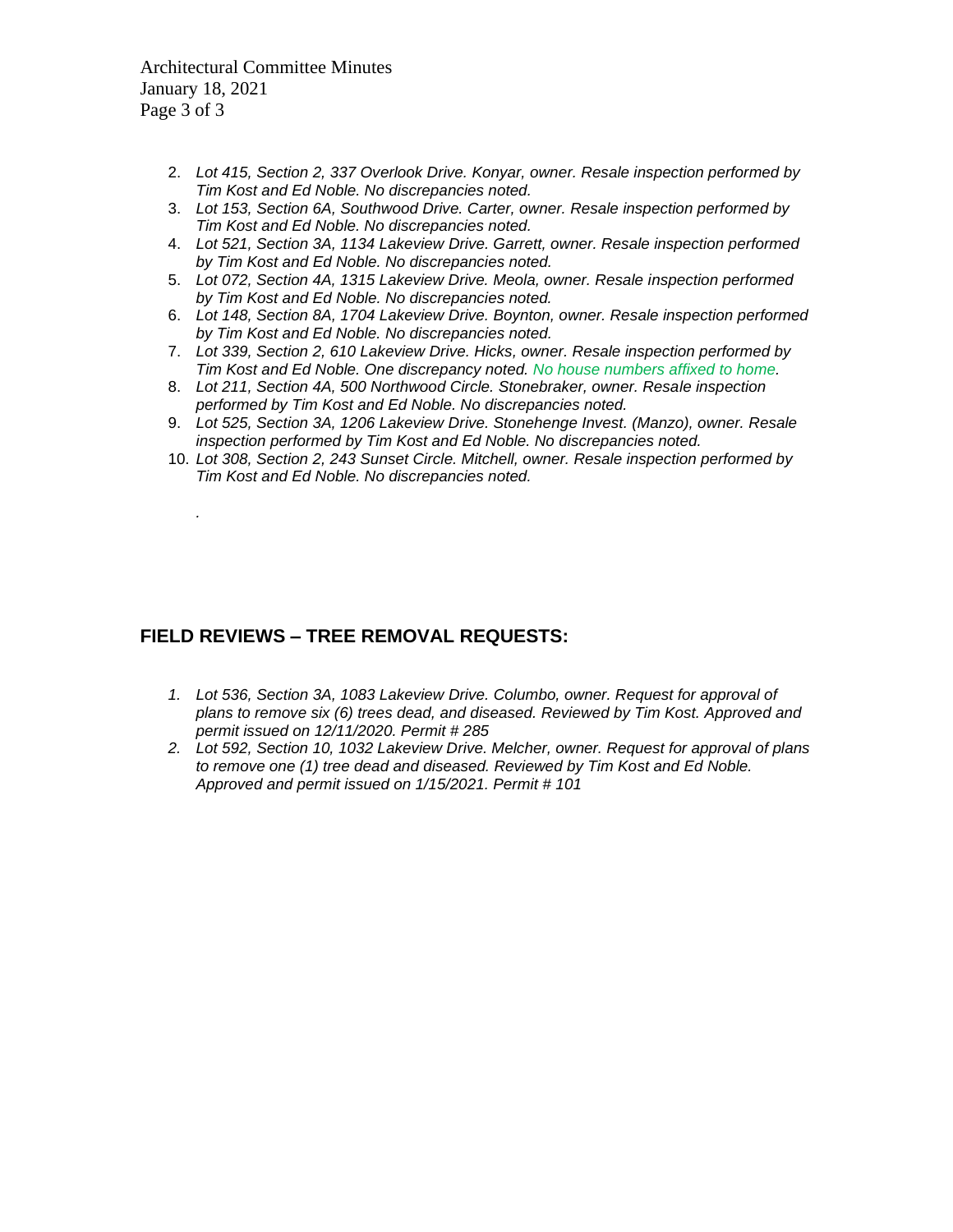#### **Buildings and Grounds Minutes of December 14, 2020**

**Members in Attendance**: Frances Coates, James Coates, Board Liaison; Karen Gahr, Elizabeth Hair, Phil McAllister, Diane Noble, Alex Perka, Pam Perka

The meeting was called to order via Zoom by chair Alex Perka at 10 AM. With a quorum established, the agenda was approved. James Coates presented the BOD report. The BOD organizational meeting was conducted. The board attorney advised that BOD meetings not be shared via Zoom for legal reasons; food trucks not serve alcohol; Activities Committee prizes be disclosed because they were purchased with dues funds; migration of sand and other materials are an act of nature and the Association is not responsible for this. James also reported that early payoff of the sanitary district funds will be studied by a committee. Office hours will be staggered due to the virus, and the annual Christmas party will be cancelled. A bat infestation at the clubhouse has been resolved. Study of a HVAC system for the exercise room is underway. Work is underway on undeveloped roads, including the southside emergency exit. Proposals for snack shop operators will be advertised. PRP-15 has been revised to allow either a homeowner or renters to operate a boat on the lake, not both. Plans for marina re-configuration of the docks have been approved with an estimated cost of between \$90k and \$100k. The fish re-stocking of the lake was a success.

Pam presented the Master Planning report from its December meeting. A community member, Larry Vance, who has extensive experience as a dog agility trainer and expert offered his services to help design dog agility equipment for the dog park. Volunteers are also welcomed. Pat Majewski and Pam Perka were elected as chair and secretary, respectively. The Master Plan was given its final review, and the Plan will be presented at the next BOD meeting for approval. RFP's for Beach 2 were discussed with the addition that oversight wording, POC approval of any sub-contractors, adherence to schedule, and any clean up be included according to the site plan specifications developed by Greenway. The revised PRP's will be presented to the BOD. Cost overruns of the Greenway site plans may be shared with Finance to formalize procedures for this. Location of campsites at Beach 2 was discussed. A previous suggestion to include a road linking the north and south sides of the lake resulted in Pat and the Melchers walking the proposed site for the road. This plan most likely will be unfeasible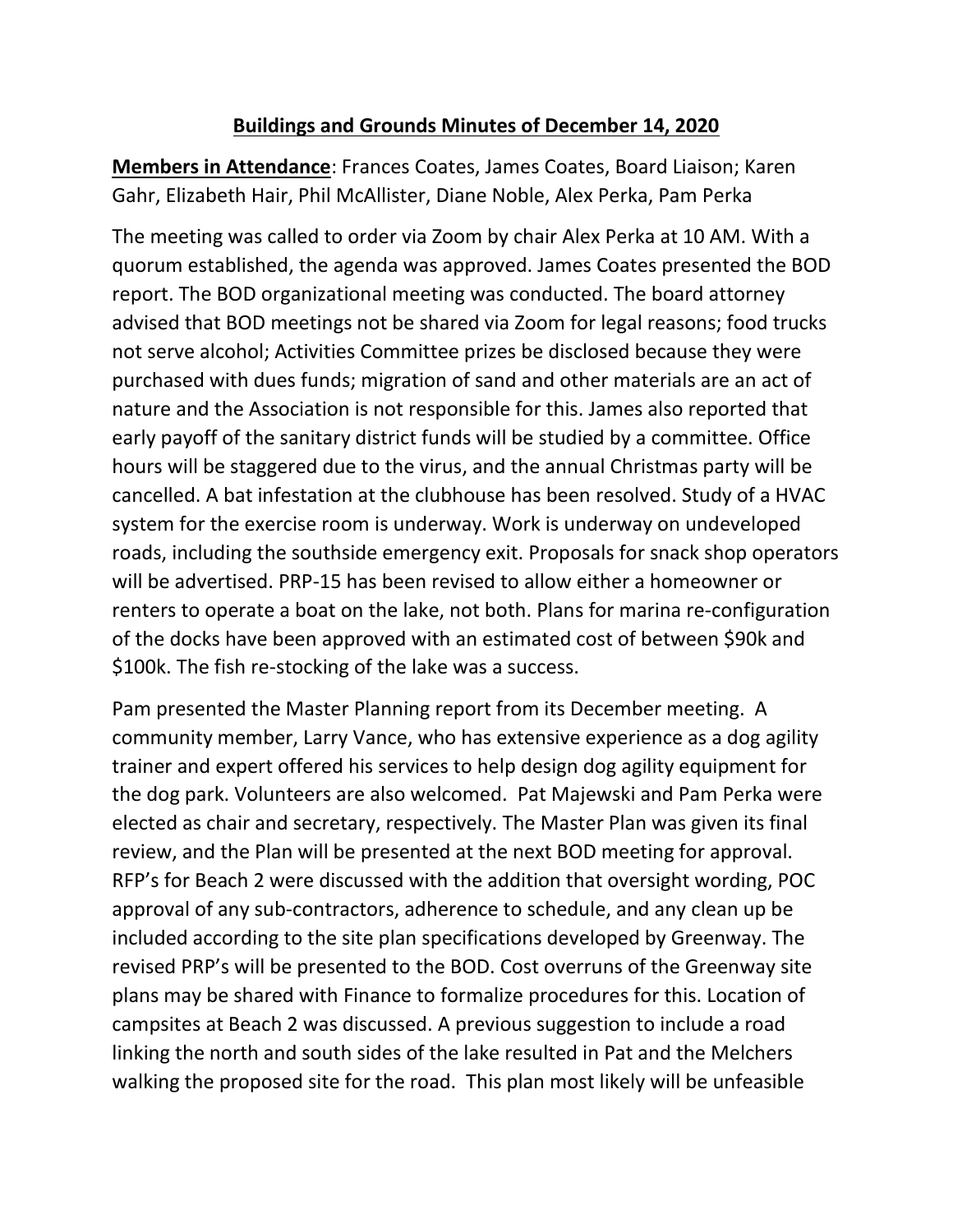due to a large gulley there. Another location will be investigated. The committee brainstormed ideas for the Capital Improvement Fund. Items included: moving the southside bus pavilion to the park, adding a playground at the park, adding screening trees at the dog park, and adding a linking road from the south side to the north side of the lake. Darryl and Alex will map out the two approved walking paths and mark the site, probably in the spring.

Buildings and Grounds next elected Alex Perka as chair and Pam Perka as secretary.

Alex updated the committee on the status of current projects. Beach 2 phase 1 RFP's will be sent to the BOD soon. Mike Goodwin will provide stakes to map out the two walking paths with committee volunteers and Darryl Melcher. It was suggested that we consider the easiest slopes where possible. It was suggested that B and G and Safety continue to communicate for our joint interests and projects. Alex will be contacted for discussion of the marina projects. Thanks were given to all who worked on the clubhouse flooring RFP's.

Frances had submitted ideas for the next newsletter. Appreciation for her efforts was given by the committee.

Spring projects were brainstormed including planting evergreens to shield the dog park, cement pads at the disc golf course, and marking the walking paths. Existing projects such as the new fencing at the entrance may be begun then as well.

Brainstorming for potential Capital Improvement Fund and 2022 budget included preliminary discussion of new picnic tables at the clubhouse, removing the old pump house and attendant irrigation materials, enlarging the bus stop parking lot?, and future trails.

With our agenda complete, the meeting was adjourned at 11:45.

Respectfully submitted,

Pam Perka, Secretary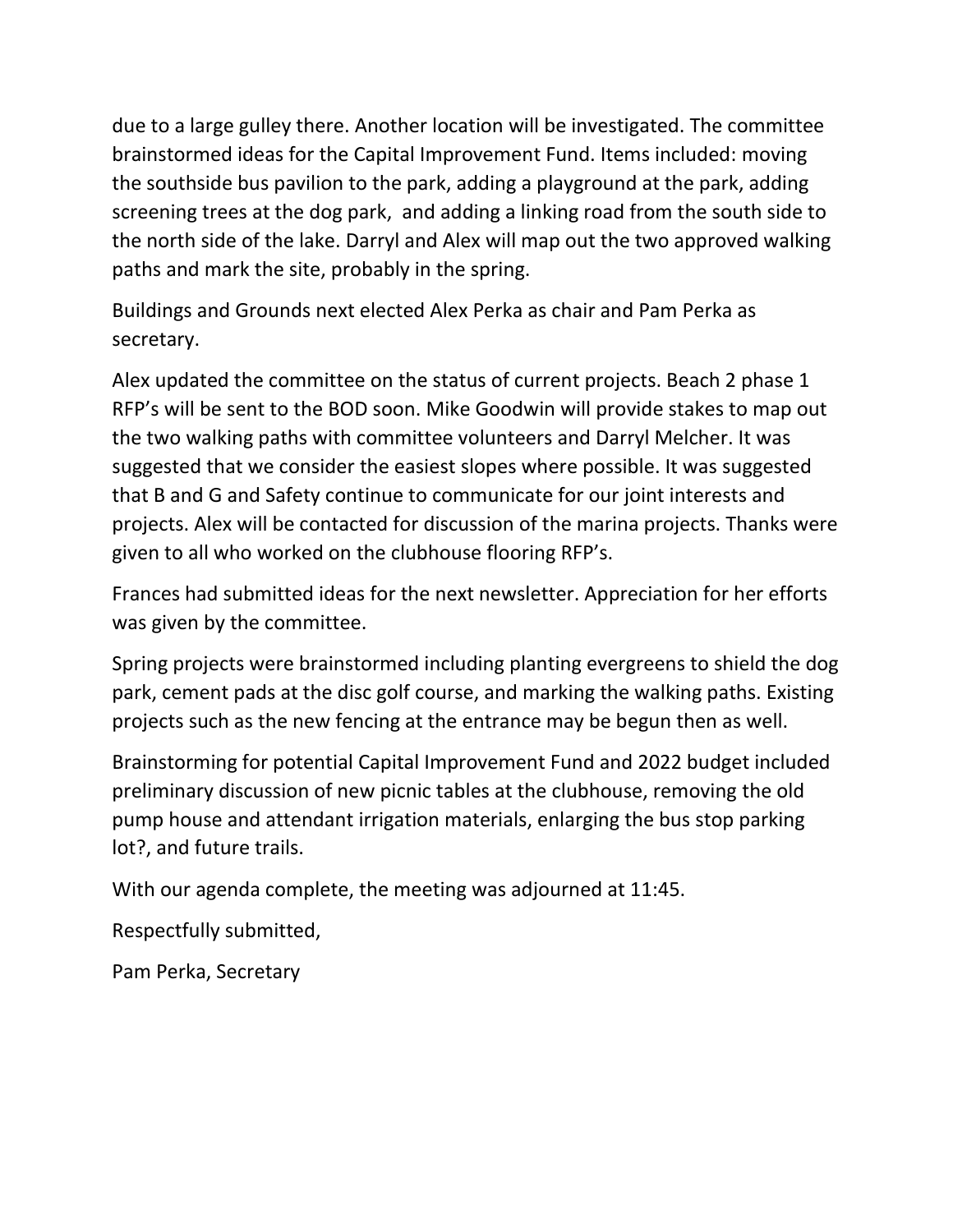#### Compliance Committee Mediator Panel Hearing Summary **Summary of Mediator Panel Hearing Schedule** February 10, 2021

#### Panel Members: Barbara Magill, Chris Sypher, Karen Taylor, Butch Nesbit, Kim Brotten, Robin Pedlar Chair: Dot Wallace

| <b>Hearing</b><br><b>Number</b> | <b>Report</b><br><b>Time</b> | <b>Name</b><br><b>Property Address</b><br><b>Section and Lot</b><br><b>Compliance Committee File No.</b> | <b>Violation/Infraction</b>                   | <b>Mediator Panel Determination</b> |
|---------------------------------|------------------------------|----------------------------------------------------------------------------------------------------------|-----------------------------------------------|-------------------------------------|
| 1                               | 7:00                         | Carlos & Maria Foil<br>611 S. Lakeview Drive<br>5A/122E<br>#20-103                                       | Failure to stop at a stop sign on 11/24/2020. |                                     |
| $\overline{c}$                  | 7:00                         | J. Scott & Stephanie Duffey<br>200 Fairway Circle<br>2/213D<br>#20-104                                   | Unauthorized dumping on 11/25/2020.           | Prepaid \$50.00 dollars.            |
| 3                               | 7:00                         | Michele Sunderlin (Hackney)<br>1075 Lakeview Drive<br>3A/532D<br>#20-105                                 | Speeding 42 in a 25mph on 11/27/2020          |                                     |
| 4                               | 7:00                         | Janet Stephenson<br>106 Greenwood Court<br>1/047B<br>#20-106                                             | Unauthorized dumping on 11/28/2020.           | Prepaid \$50.00 dollars.            |